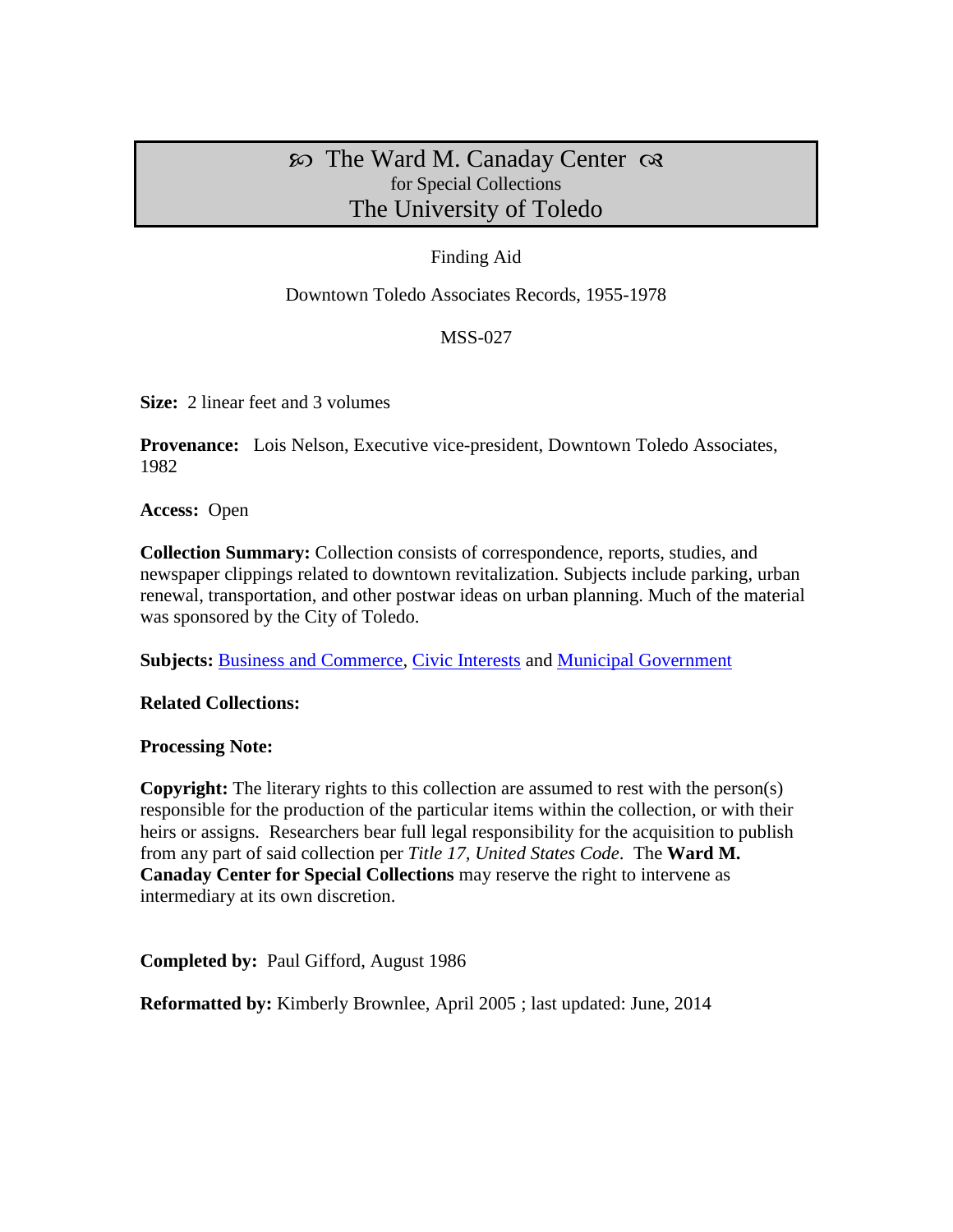### **Introduction**

The Downtown Toledo Associates Records, dating from 1955 to 1978, consist of correspondence, reports and studies, and newspaper clippings. This material largely concerns issues relating to downtown revitalization, since the organization mainly represented downtown retailers. These issues--parking, urban renewal, transportation, and others--reflect postwar ideas of urban planning. The Downtown Toledo Associates was inspired by a Toledo *Blade*-sponsored study made by Norman Bel Geddes in 1945 that called for a master plan for Toledo's development. As an advocate organization, members frequently participated on citizen's committees and commissions working closely with the City of Toledo on issues connected with the master plan, first drawn up in the early 1950s. Much of the material, then, is city-sponsored.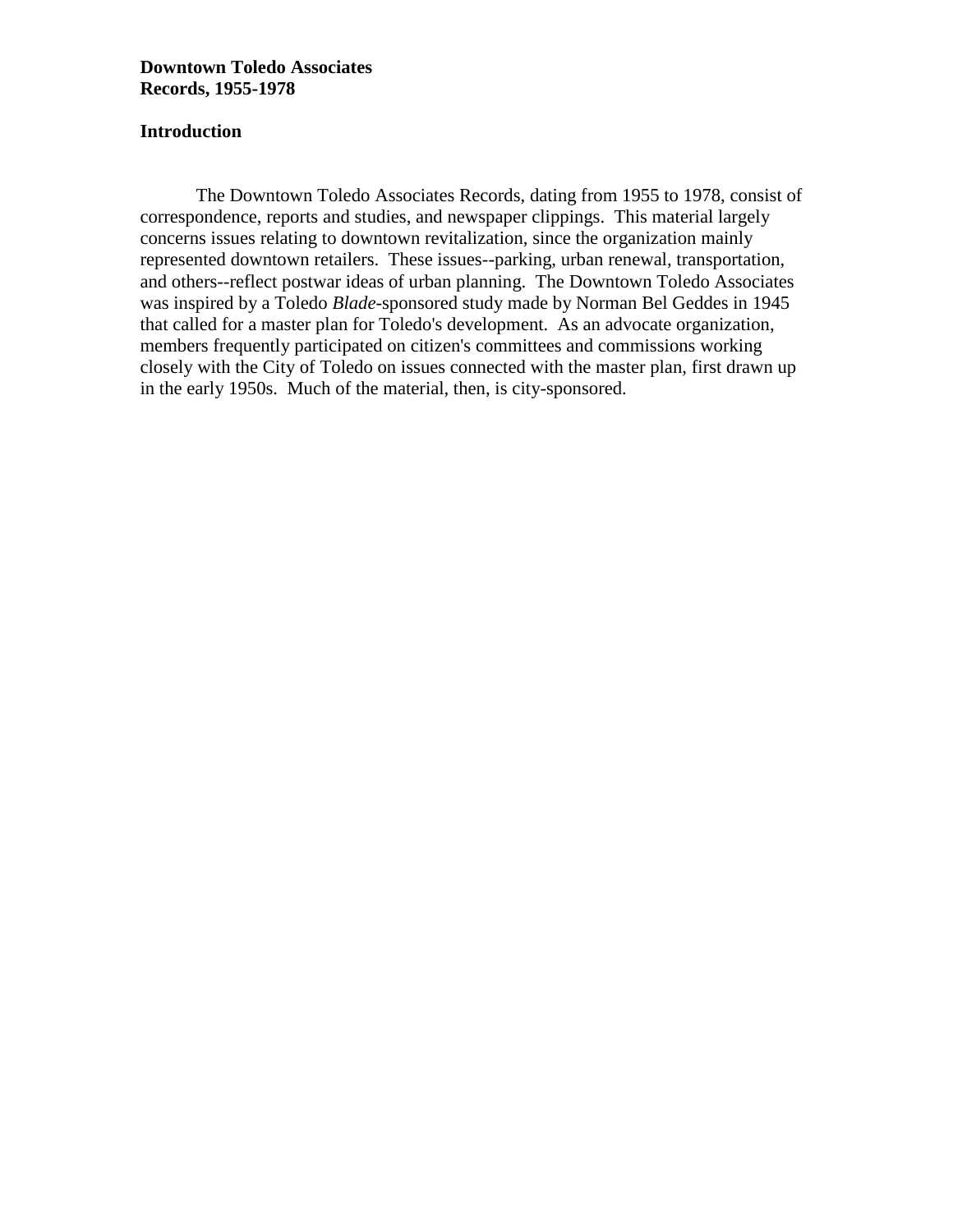#### **Historical Sketch**

As Toledo sprawled in the postwar period and residents became less inclined to shop downtown, merchants in the core city began to suffer. In response to this worsening state of affairs, a group of downtown businessmen, mainly retailers, organized the Downtown Toledo Associates on June 1, 1955. Its goals were, at the outset, twofold: to work as a civic group with units of local government on matters concerning downtown revitalization. This second goal was sparked by the call, made by visionary Norman Bel Geddes in a Toledo *Blade*-sponsored study in 1945, for a master plan which would determine needs and priorities for the development of Toledo over the next thirty to fifty years.

The issues with which the Downtown Toledo Associates concerned itself and the activities it undertook changed over the years. Its first activity was to advertise in the newspapers special sales and parking rates. Lack of parking space was then felt by the group to be the chief impedance to attracting business downtown. By 1959, a major concern was the development of a downtown mall, a plan attempted in other cities but not successfully in Toledo. The DTA also sought, about 1959, to enforce state blue laws, as a means to fend off the threat posed by discount stores, but again, without success. Urban renewal was an important concern, at least until the late 1960s. It was seen as a way to make the downtown area physically attractive and to locate prosperous residents closer to the area. Finally, issues relating to transportation--expressways and mass transit especially--were prime concerns throughout the 1960s.

The composition and purpose of the organization seems to have changed over the years. Initially its members were primarily retailers, large and small, who banded together to find ways to improve their business. By 1970, however, the organization was dominated by bankers, corporation executives, and real estate developers, although the larger retailers still carried a voice. These people, influential in their own right, were more concerned with larger issues of development and planning than with the more immediate promotional activities of the group's founders. Phillip J. Zeller sered as executive secretary from the end of 1955 to January1962. He was succeeded by Burt Silverman, who held the office of executive vice-president until his death in 1978. These men carried on the lion's share of correspondence of the organization and coordinated its activities. At first, these activities were mainly luncheons that brought merchants together to hear experts on urban planning. Later, members participated in such groups as the Mayor's Parking Committee (1969-1971) and the Convention Center Advisory Committee (1969). The organization was also involved in the selection of parking structure consultants and architects for the convention center.

The Downtown Toledo Associates continued as an organization under the leadership of executive vice-president Lois Nelson until 1983. At that point the organization disbanded, Nelson becoming director of the Office of Promotion of the Toledo Chamber of Commerce.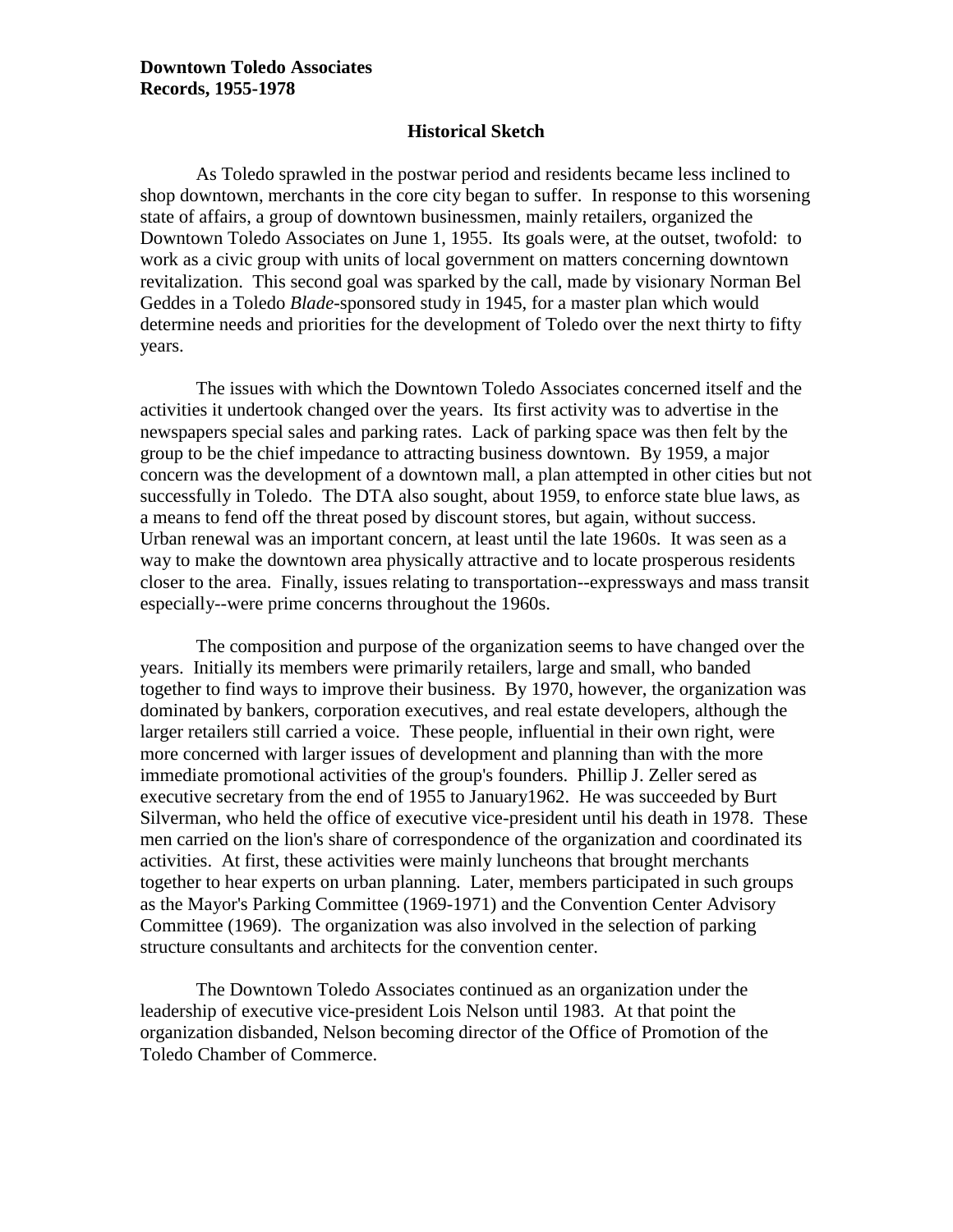### **Scope and Content Note**

The records of the Downtown Toledo Associates document the organization's interests and activities from its inception in 1955 to 1978. Promoting business in the downtown area was its primary goal. At first advertising special sales and parking rates- direct promotion--was its main activity. These advertisements, run in the Toledo newspapers, have all been preserved in a scrapbook. Two other scrapbooks contain a full record of local newspaper stories touching on downtown developments in general, especially parking, from 1955 to 1957 and from 1960-1963.

The files in the collection are organized by topic. The topics of greatest concern to the Downtown Toledo Associates were parking, expressways, and urban renewal. Each topic generally contains correspondence, clippings, and pamphlet files. Much of the correspondence is with the parking consultant firm, Wilbur Smith and Associates, with retailers, commercial organizations in other cities, and especially with city officials.

Most of the published reports, and ultimately the topical files, have to do with the master plan, first outlined in the 1950s. The Toledo Regional Area Plan for Action, finalized in the late 1960s, was the end result of Gedde's Toledo Tomorrow (1945). The activity of the Downtown Toledo Associates and its executive Burt Silverman during the 1960s shows that their primary activity was to lobby city and county agencies for downtown development. Much city and county material, therefore, is contained in the files.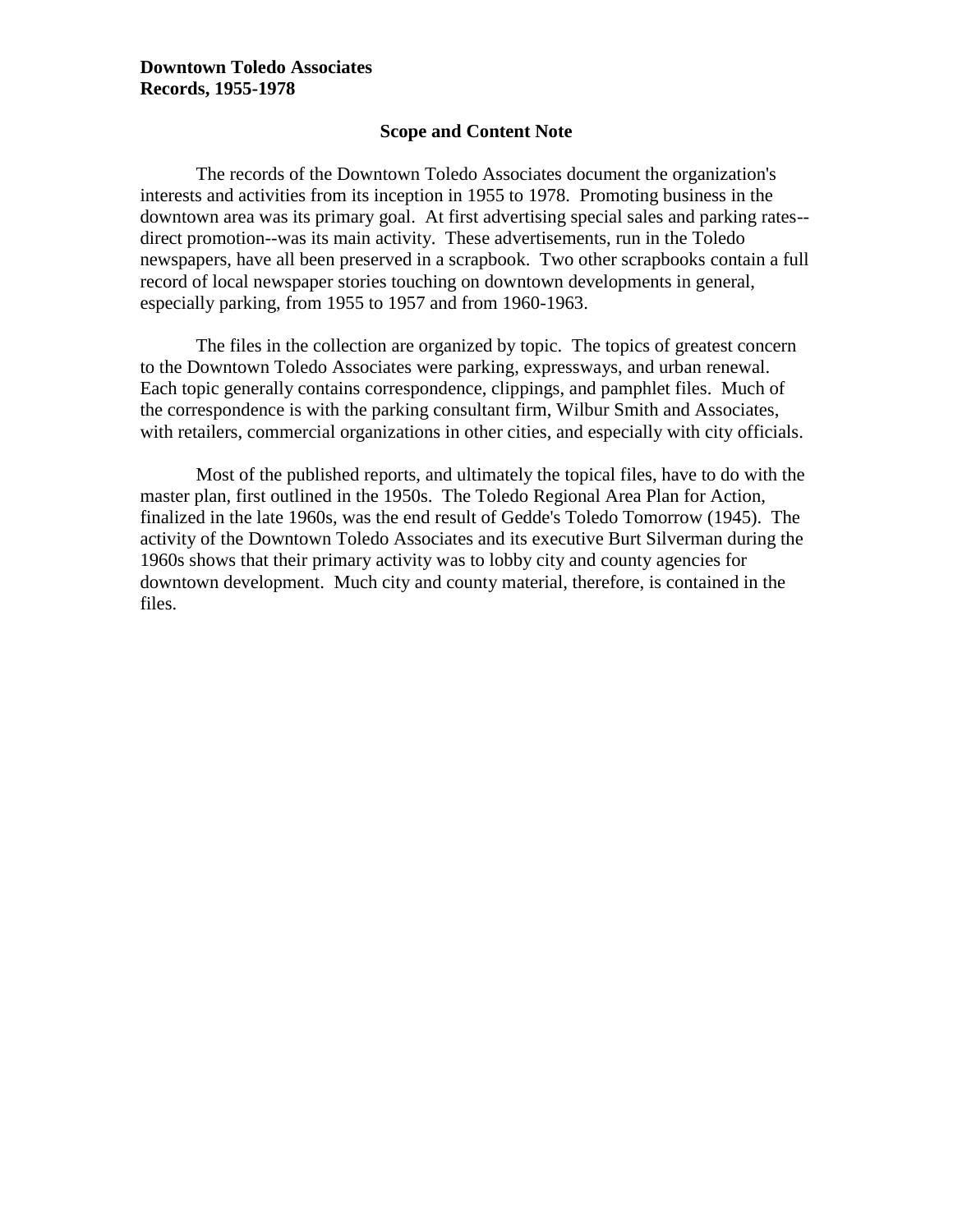| <b>Box</b>   | <b>Folder</b>  | <b>Arrangement</b>                                                  |
|--------------|----------------|---------------------------------------------------------------------|
|              |                |                                                                     |
|              |                | Master plan:                                                        |
| $\mathbf{1}$ | $\mathbf{1}$   | Correspondence                                                      |
|              | $\overline{2}$ | Phases one and two, Dec. 18, 1956-excerpts                          |
|              | 3              | Phase two                                                           |
|              | $\overline{4}$ | Toledo-Lucas County Plan Commission                                 |
|              | 5              | Toledo tomorrow (1945):                                             |
|              |                | An economic projection for the Toledo regional area, July 1965      |
|              |                | A population projection for the Toledo regional area, November 1965 |
|              |                | Goals for the region                                                |
|              |                | A summary of population                                             |
|              |                | A study of public facilities, June 1967                             |
|              |                | Community attitudes and preferences, March 1969                     |
|              |                | A parking space and use inventory, March 1969                       |
|              |                |                                                                     |
|              |                | <b>Convention Center:</b>                                           |
|              | 6              | Committee-minutes and memoranda, 1969                               |
|              | 7              | Architectural selection committee                                   |
|              | 8              | Correspondence                                                      |
|              | 9              | Editorials and news releases                                        |
|              | 10             | Feasibility studies and reports                                     |
|              | 11             | Legal issues                                                        |
|              | 12             | Material fromother cities                                           |
|              | 13             | Newspaper clippings                                                 |
|              | 14             | Personal notes                                                      |
|              | 15             | University of Toledo-City complex, joint                            |
|              |                |                                                                     |
|              |                | General:                                                            |
|              | 16             | Newspaper clippings, 1955                                           |
|              | 17             | Newspaper advertisement, 1957-1968                                  |
|              |                |                                                                     |
|              | 18             | Industrial development                                              |
|              | 19             | Membership                                                          |
|              | 20             | Model cities                                                        |
|              |                |                                                                     |
|              | 21             | Parking:<br>Committee-minutes and memoranda                         |
|              | 22             | <b>Bulletins and newsletters</b>                                    |
|              | 23             | <b>Consultant selection</b>                                         |
|              | 24             | Correspondence                                                      |
|              | 25             | Editorials and press releases                                       |
|              |                |                                                                     |
|              | 26             | Finance-reports and recommendations                                 |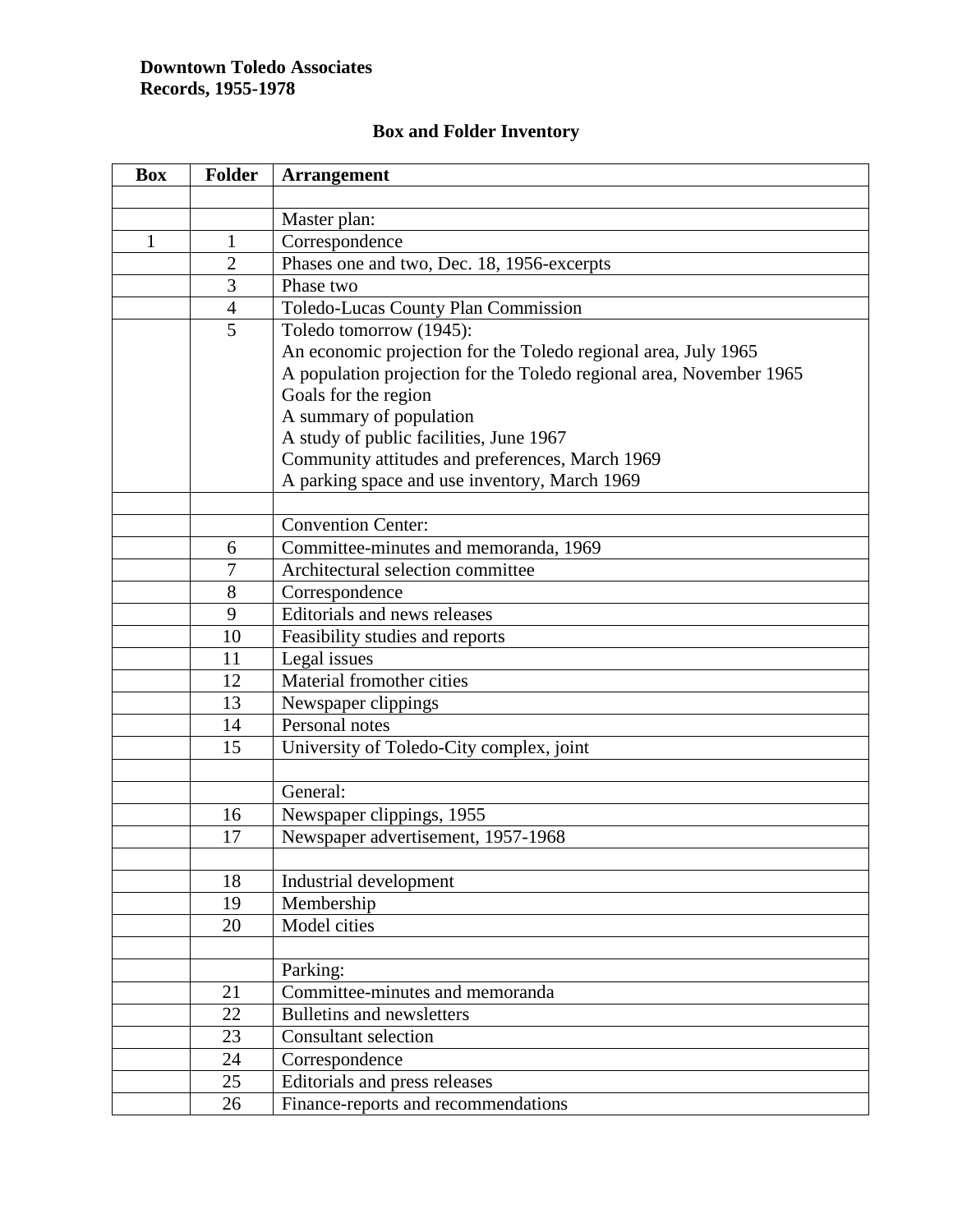|                | 27              | Maps                                                       |
|----------------|-----------------|------------------------------------------------------------|
|                | 28              | Material from other cities                                 |
|                | 29              | Newspaper clippings                                        |
|                | 30              | Reports and studies                                        |
|                |                 |                                                            |
|                | 31              | Pedestrianization                                          |
|                | 32              | <b>Safety Committee</b>                                    |
|                |                 |                                                            |
|                |                 | Shopping malls:                                            |
| $\overline{2}$ | $\mathbf{1}$    | General                                                    |
|                | $\overline{2}$  | Newspaper clippings                                        |
|                |                 |                                                            |
|                | 3               | Social functions                                           |
|                |                 |                                                            |
|                |                 | Sunday closing:                                            |
|                | $\overline{4}$  | <b>Bulletins and newsletters</b>                           |
|                | 5               | Clippings                                                  |
|                | 6               | Correspondence                                             |
|                | $\overline{7}$  | Legal papers                                               |
|                |                 |                                                            |
|                |                 | Transportation:                                            |
|                | 8               | Alexis Road extension-clippings                            |
|                |                 | Downtown distributor:                                      |
|                | 9               | General                                                    |
|                | 10              | Maps and studies                                           |
|                |                 | Expressway                                                 |
|                | 11              | Addresses and editorials                                   |
|                | 12              | Correspondence                                             |
|                | 13              | Newspaper clippings                                        |
|                | 14              | Newspaper clippings                                        |
|                |                 | Mass transit:                                              |
|                | 15              | Correspondence                                             |
|                | 16              | Financing                                                  |
|                | 17              | Newspaper clippings                                        |
|                | 18              | Studies and reports                                        |
|                | 19              | Toledo Area Regional Transit Authority-Board minutes, 1970 |
|                |                 |                                                            |
|                |                 | Urban renewal:                                             |
|                |                 | General                                                    |
|                | 20              | Newspaper clippings                                        |
|                | 21              | Printed material                                           |
|                | $\overline{22}$ | Reports-City of Toledo                                     |
|                | 23              | <b>Reports-Lucas County</b>                                |
|                |                 | Vistula Manor project:                                     |
|                | 24              | Newspaper clippings                                        |